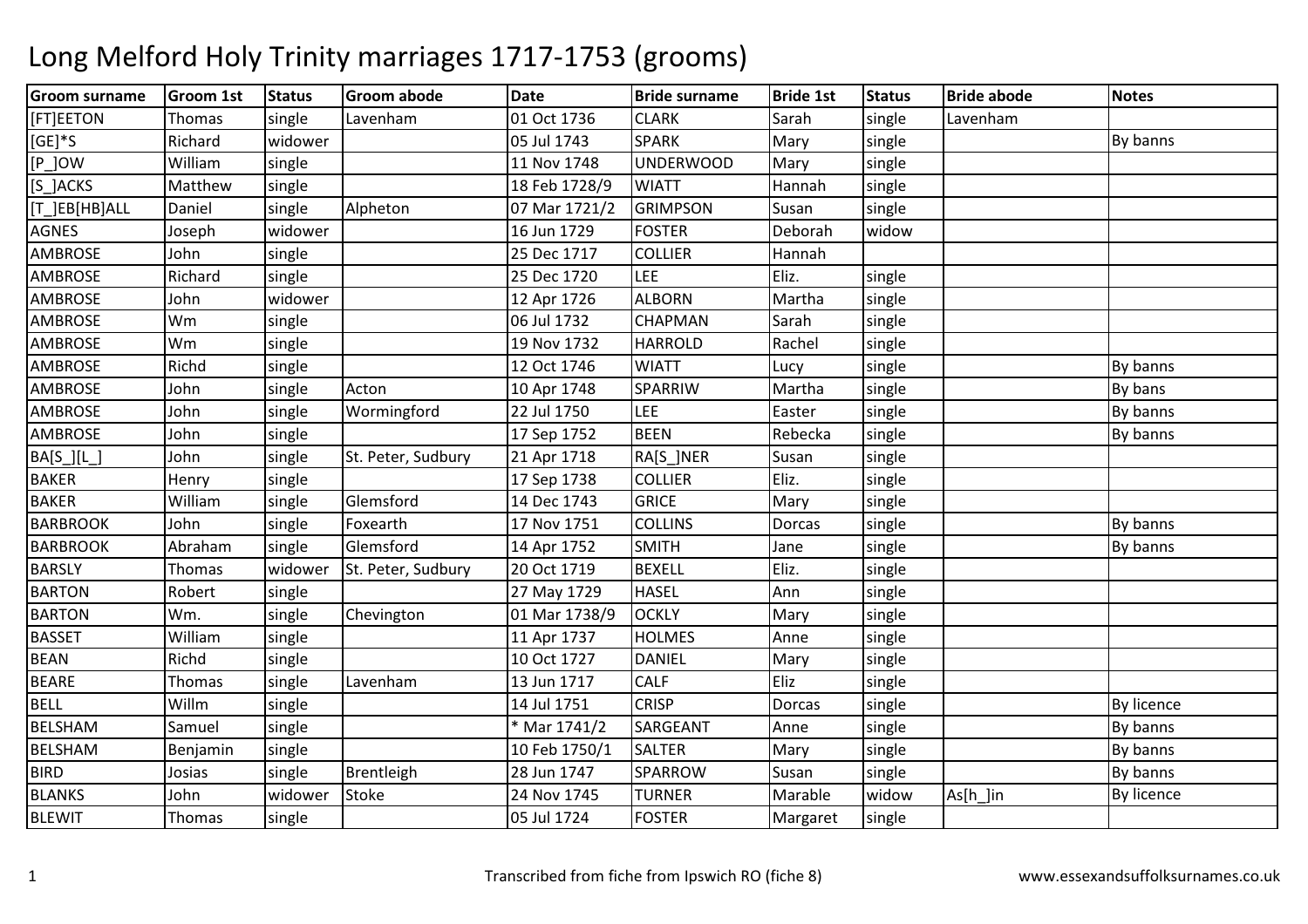### Groom surnamee |Groom 1st |Status |Groom abode | Date | Bride surname | Bride 1st | Status | Bride abode | Notes **BLO[GY]S** Thomas Isingle 09 Sep 17188 BORELY Rachel widow K Sarah single BLO[W\_][E\_][T\_] Thoams widower 28 Jul 172928 Jul 1729 PEACOCK<br>27 Dec 1721 BROWN **BLYES**  Johnn widower 27 Dec 1721 BROWN BROWN Martha single<br>CA[R ]\* Hannah single BLYES Josephh |single | 1990 102 Apr 1722 | CA[R\_]\* | Hannah |single **BLYES**  Edwardd | single | 1990 | 1990 | 1990 | 1990 | 1990 | 1990 | 1990 | 1990 | 1990 | 1990 | 1990 | 1990 | 1990 | 1990 | 1 **BLYES**  Johnn single 13 Jun 1749 MARTIN N Susan single By banns BONNEY JohnSingle St. Peter, Sudbury 30 Jun 1740 COKER<br>Philip Contract All Saints. Sudbury 04 Dec 1740 THOMPSON R Eliz. Single By banns BOREHAMM Philip All Saints, Sudbury 04 Dec 1740 THOMPSON Susan All All Saints, Sudbury 04 Dec 1740 THOMPSON Susan By Land By banns **BORELY**  Wmm single 28 Apr 1723 HARROLD Rebecca single<br>
28 Apr 1723 HARROLD Rebecca single BORELYJohn<br>Peter n | single | 14 May 1733 ELLETT | Sarah | widow single BOWERSsingle 28 Jan 1724/5DREW<br>IJTIO\*S W Mary single<br>
Mary single BRA[LI]\*Thos single 1 and 24 Apr 1745 5 [JT]O\*S Mary single By banns BRAILY Johnsingle | 22 Oct 1726 PORTER PORTER Mary single<br>CLARKE Elisabeth widow **BRAND**  Thos single 03 May 1748 CLARKE Elisabeth widowsingle BRANWIGHT John single Lavenhamm 105 Aug 1731 RAYMONT Ellen single Lavenham **BROOK** K James single 22 Nov 1737 STEED STEED Elizabeth single<br>HUM Mary single BROOKSThomas single 27 Sep 1719HUM<br>GOLDING Mary single<br>Annual Single **BROOKS**  Johnsingle Boxford 26 Sep 1736 GOLDI<br>
widower 10 Jan 1720/1 GREEN Elizabeth single Boxford<br>Eliz. widow BROWNN Isaac widower 10 Jan 1720/1 GREEN Eliz. widow single BROWNSMITHH Digby single 29 Sep 1741 EDY Sarah single BULL Mattheww single 23 Feb 1723/4 BROCKWELL Mary single<br>And the material contract of the state of the state of the state of the state of the state of the state of the BUNYAN Wm single Sudbury 03 May 1724 BARKER Mary single BYFIELDWilliam<br>Samuel m widower Glemsford 108 May 1743 MEERS Mary widow Widow By banns<br>The Line of the College of the College of the College of the College of the College of the College of the Coll **BYFORD** D Samuel single Glemsford 23 May 1745 SEARL Mary single Single By licence CADGE John single 11 Sep 1733 MAYNARDEliz.<br>Sarah single CADGE Wmm single 1986 Sarah single 1986 Nov 1739 WEBB Sarah single<br>And the single 1986 Sarah single 1986 Sarah Single CADGERobt single 23 Dec 17500 LEE Frances single and By banns CANT Johnn single 1 108 Nov 1743 DOVE Ann single By banns CAREW John single Boxted 05 May 1720 SMITH Eliz widow CARKE Isaachsingle 1991 - Single 1748 MANSFIELD<br>1960 - Single 180 MHADLY Elisabeth single<br>Sarah single CASTONN John single Borly 06 Oct 1738 WHADLY Sarah single CHANDLERR George Single 29 Sep 1737 SEGGIL? Flizabeth single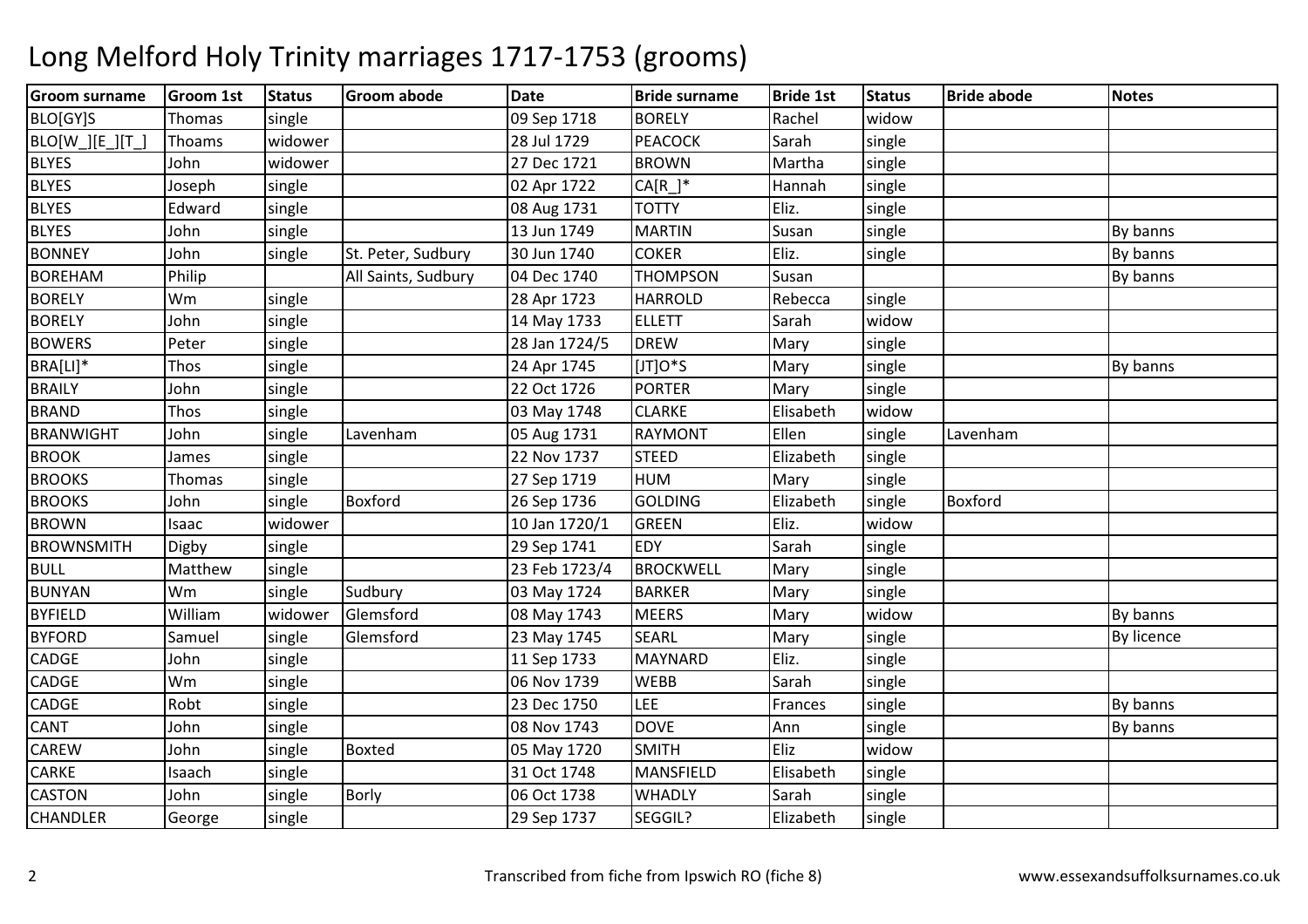### Groom surnamee |Groom 1st |Status |Groom abode | Date | Bride surname | Bride 1st | Status | Bride abode | Notes **CHRISTMAS**  Daniel widower Sudbury 15 Dec 173215 Dec 1732 AMBROSE Margaret single<br>26 Oct 1743 SMITH Ann CLA\*TREE JohnSt. Peter, Sudbury 26 Oct 1743 SMITH<br>
Single Coxhill 10 Jul 1736 BARKER H Ann Cavendish By licence CLARKK Samuel Single Coxhill 10 Jul 1736 BARKER BARKER Martha single<br>AMBROSE Eliz. single CLARKEIsaack single 30 Sep 1741 AMBROSE Eliz. single By banns CO\_BINN Edward widower Cavendish 102 Feb 1734/5 FROST Mary widow single **COCK** K John | widower | All Saints, Sudbury | 27 Mar 1733 | RUSSELL | Sarah | single COCKERTONN Bridge single 25 Dec 1753 CORDER Mary single By banns **COE** Abraham<br>Edwd m widower 28 Nov 1728 MAYNARD Susan single<br>And Susan Susan Susan Susan Susan Susan Susan Susan Susan Susan Susan Susan Susan Susan Susan Susan Susan Susa COKERR 1991 Edwd Single 1 24 Jun 1730 BARREL Eliz. Single COKER Wmm single 15 Jan 1733/4 CLARK Anne single<br>Anne single 15 Jan 1733/4 CLARK Anne single COKERR 15 Oct 1738 BLOWERS Frances single single COKERR Tho. Single 1 07 Apr 1740 STEED STEED Martha single<br>ILEVEL Mary widow COLEMANN Jonathan widower Waldingfield Mag 08 Nov 1722 LEVEL Mary widow COLLET Edd. widower Bury 17 Sep 1747 SAWYER Sarah singlesingle By licence. Mr Edd. Collet. Mrs Sarah Sawyer.COLLIERR John single 16 Nov 1738 POTTER Susan single COOK Joseph widower 23 Jul 1723 DEBENHAMM Mary Acton COOKK Henry Single 1 105 Apr 1724 SNELL Eliz. Widow N Mary single COOKK Edward widower 01 Oct 1735 TOTMAN COOK William single Glemsford 26 Apr 1736 LOFT Elizabeth single COOKK 30 Jun 1746 BAKER R Susan single By banns CORDERR John single 10 31 Dec 1751 WEL[S\_]ON N Lidia single By licence CREALONN John single 24 Sep 1738 FOSTER Martha widow D Sarah single CRYSELL Johnsingle 23 Feb 1717/8 HAYWARD<br>single 02 Jan 1721/2 HILLS CRYSELL Johnn single 1 02 Jan 1721/2 HILLS Eliz. Single CUSSELL Johnn single 1 102 Oct 1741 BLYES Sarah single Sarah single By banns DANZY Josephwidower St. Peter, Sudbury | 19 Sep 1738 | HOGGARD Rose single<br>Thomasine widow DARWINN 138 James Widower 1995 M 1743 STEED Thomasine Widow By banns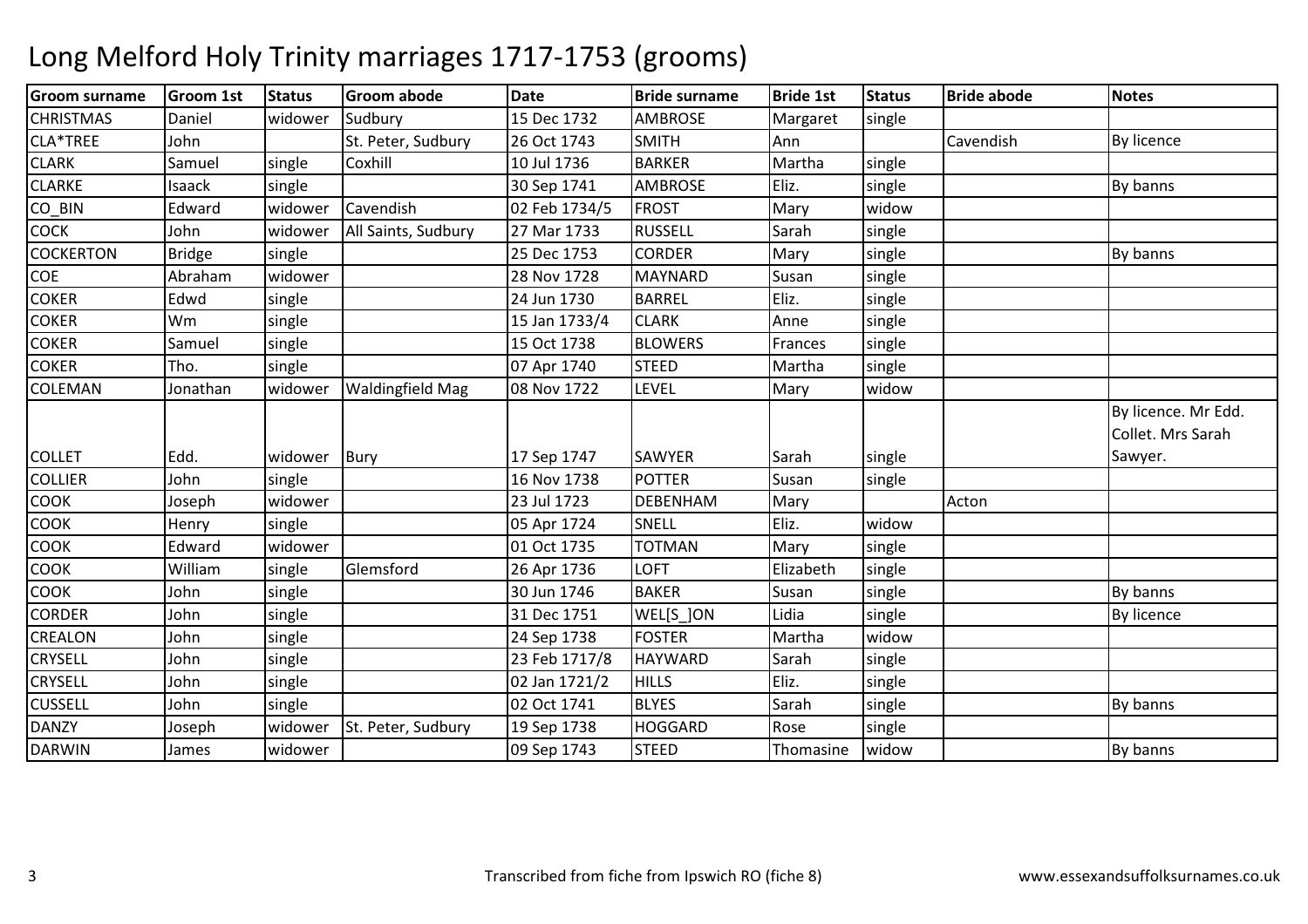| <b>Groom surname</b> | <b>Groom 1st</b> | <b>Status</b> | <b>Groom abode</b>     | <b>Date</b>   | <b>Bride surname</b> | <b>Bride 1st</b> | <b>Status</b> | <b>Bride abode</b> | <b>Notes</b>          |
|----------------------|------------------|---------------|------------------------|---------------|----------------------|------------------|---------------|--------------------|-----------------------|
|                      |                  |               |                        |               |                      |                  |               |                    |                       |
|                      |                  |               |                        |               |                      |                  |               |                    | By licence. The groom |
|                      |                  |               |                        |               |                      |                  |               |                    | is a "dissenting      |
| <b>DAVIDSON</b>      | James            | single        |                        | 03 Oct 1749   | <b>LEVELL</b>        | Elizabeth        | single        |                    | teacher".             |
| <b>DAY</b>           | Joseph           | single        |                        | 27 May 1735   | <b>BARKER</b>        | Eliz             | single        |                    |                       |
| DEBA[L_]             | Tho.             | single        | <b>Bury St Edmunds</b> | 02 Apr 1733   | <b>PRENTICE</b>      | Alice            | single        |                    |                       |
| <b>DENCH</b>         | John             | single        | Bockin, Essex          | 04 Jan 1738/9 | <b>SNELL</b>         | Eliz.            | single        |                    |                       |
| $DO[V_.]E$           | Thomas           |               |                        | 12 Nov 1734   | <b>DURRANT</b>       | Sarah            | single        |                    |                       |
| <b>DOR</b>           | Robert           | single        |                        | 30 Apr 1719   | <b>FIRMIN</b>        | Christian        | single        |                    |                       |
| <b>DORR</b>          | John             | single        |                        | 10 Apr 1721   | <b>REEVE</b>         | Mary             | single        |                    |                       |
| <b>DOVE</b>          | Henry            | single        |                        | 18 Dec 1737   | <b>DURRANT</b>       | Mary             | single        |                    |                       |
| <b>DOW</b>           | Stephen          | single        |                        | 01 Oct 1723   | <b>BLEWIT</b>        | Eliz             | single        |                    |                       |
| <b>DOW</b>           | Stephen          | widower       |                        | 30 Mar 1725   | <b>TOTMAN</b>        | Frances          | single        |                    |                       |
| <b>DUICE</b>         | Tho.             | single        |                        | 20 Jun 1731   | <b>BLYES</b>         | Margaret         | single        |                    |                       |
| <b>DURWIN</b>        | James            | single        |                        | 22 Dec 1723   | BA[S_][S_]ET         | Marjery          | single        |                    |                       |
| <b>DURWIN</b>        | James            | single        |                        | 10 Feb 1746/7 | $WO[F_][F_])$        | Sarah            | single        |                    | By banns              |
| <b>DUSIT</b>         | David            | widower       | All Saints, Sudbury    | 07 Sep 1740   | <b>BLYES</b>         | Hannah           | widow         |                    | By banns              |
| <b>DUTTON</b>        | John             | single        |                        | 22 Feb 1735/6 | BE[LT][LT]           | Barbary          | single        |                    |                       |
| <b>EADY</b>          | Daniel           | single        |                        | 04 Dec 1750   | <b>HEARN</b>         | Lidia            | single        |                    | By banns              |
| <b>EAST</b>          | John             | single        |                        | 12 Jan 1717/8 | <b>DURRANT</b>       | Rebecca          | single        |                    |                       |
| <b>EAST</b>          | Peter            | widower       |                        | 08 Nov 1722   | <b>BROCKNEL</b>      | Miriam           | single        |                    |                       |
| <b>EDDIS</b>         | Wm               |               | St. Peter, Sudbury     | 20 Sep 1724   | <b>CLARK</b>         | Miriam           | single        |                    |                       |
| <b>ELLETT</b>        | Thos.            | single        |                        | 10 Jun 1739   | <b>HARRISON</b>      | Mary             | single        |                    |                       |
| <b>ELLIS</b>         | William          |               | Earle's Coln           | 29 Mar 1741   | COOKE                | Mary             |               |                    | By banns              |
| <b>ELWIN</b>         | Luke             | single        | Clare                  | 01 Oct 1752   | <b>SCRAGG</b>        | Elisabeth        | widow         |                    | By banns              |
| <b>ELY</b>           | Philip           | single        |                        | 14 Jun 1752   | <b>JAKES</b>         | Martha           | single        |                    | By banns              |
| <b>ENGLISH</b>       | Robert           | single        | Corneath               | 20 Nov 1718   | <b>DREW</b>          | Anne             | single        |                    |                       |
| <b>ERITH</b>         | Thomas           | single        |                        | 19 Dec 1749   | <b>STEBBING</b>      | Mary             | single        |                    | By banns              |
| <b>EVANS</b>         | John             | single        |                        | 12 Jan 1726/7 | <b>BOWLES</b>        | Margaret         | single        |                    |                       |
| EVER D               | Richard          | single        |                        | 18 Oct 1721   | <b>COOK</b>          | Martha           | single        |                    |                       |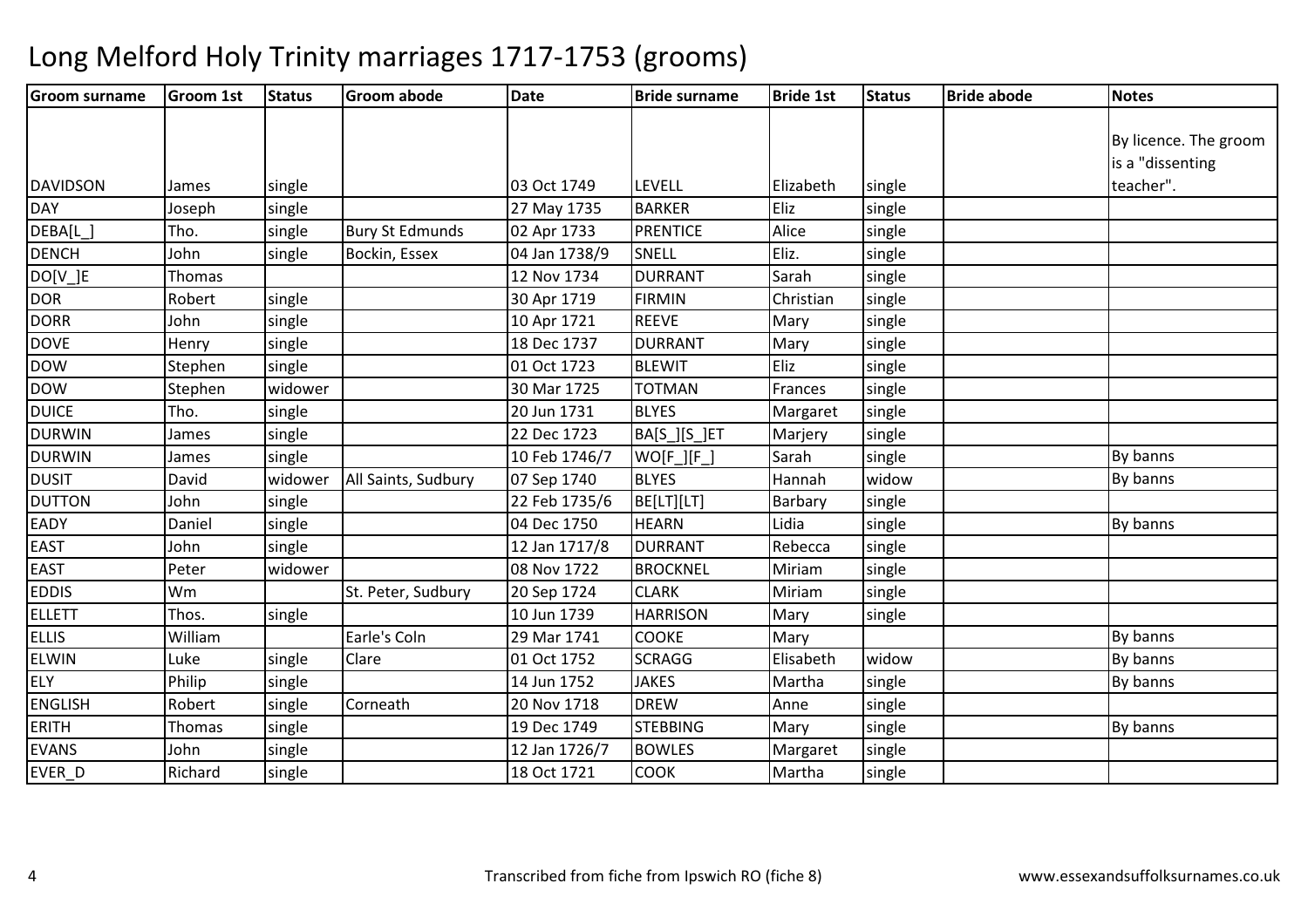| <b>Groom surname</b> | <b>Groom 1st</b> | <b>Status</b> | <b>Groom abode</b>        | <b>Date</b>   | <b>Bride surname</b> | <b>Bride 1st</b> | <b>Status</b> | <b>Bride abode</b>   | <b>Notes</b>           |
|----------------------|------------------|---------------|---------------------------|---------------|----------------------|------------------|---------------|----------------------|------------------------|
|                      |                  |               |                           |               |                      |                  |               |                      | Place name of groom's  |
|                      |                  |               |                           |               |                      |                  |               |                      | abode is hard to read. |
|                      |                  |               |                           |               |                      |                  |               |                      | Looks like: Lans* or   |
| <b>FENLY</b>         | lames            | single        |                           | 08 Oct 1738   | <b>WESTLY</b>        | Elizabeth        | single        |                      | Cans*                  |
| FEZY                 | John             | widower       | <b>Great Waldingfield</b> | 28 Apr 1736   | <b>GALT</b>          | Martha           | single        |                      |                        |
| <b>FIRMIN</b>        | Joseph           | single        | Hayden                    | 12 Oct 1726   | LUNGLY               | Susan            | single        |                      |                        |
| <b>FISHER</b>        | Thomas           | single        |                           | 05 Aug 1725   | <b>POOLE</b>         | Elizabeth        | single        |                      |                        |
| <b>FITCH</b>         | Joseph           | single        |                           | 18 Oct 1750   | <b>DEATH</b>         | Elizabeth        | single        |                      | By licence             |
| <b>FLACK</b>         | John             | single        | Acton                     | 11 Feb 1732/3 | <b>BLYES</b>         | Sarah            | single        |                      |                        |
|                      |                  |               | Corneath Parva,           |               |                      |                  |               |                      |                        |
| <b>FLOOR</b>         | Robert           | single        | Suffolk                   | 28 Feb 1726/7 | LEA                  | Eliz.            | single        |                      |                        |
| <b>FOKER</b>         | Francis          | single        |                           | 16 Jun 1723   | <b>BORAM</b>         | Mary             | single        |                      |                        |
| <b>FORD</b>          | Daniel           |               |                           | 11 Jan 1741/2 | <b>WILLSON</b>       | Eliz.            |               |                      | By licence             |
| <b>FORDHAM</b>       | Thos.            | single        |                           | 16 Dec 1739   | <b>HARROLD</b>       | Eliz.            | single        |                      |                        |
| <b>FOSTER</b>        | John             | single        |                           | 06 Oct 1746   | <b>RULE</b>          | Mary             | single        |                      | By banns               |
| <b>FROST</b>         | Thos             | single        |                           | 07 Apr 1729   | <b>SPARK</b>         | Eliz.            | single        |                      |                        |
| <b>GALLANT</b>       | John             | single        | Stansted                  | * Nov 1730    | <b>GODDARD</b>       | Mary             | single        |                      |                        |
| <b>GALLANT</b>       | Andrew           | single        | Stansted                  | 06 Dec 1731   | <b>PARSONS</b>       | Mary             | single        | Stansted             |                        |
| <b>GARWOOD</b>       | John             | single        | Horsely, Essex            | 30 May 1732   | <b>BENNET</b>        | Anne             | single        | Horsely, Essex       |                        |
| <b>GEES</b>          | Tho.             | single        |                           | 19 Jul 1720   | <b>SMITH</b>         | Mary             | single        |                      |                        |
| <b>GIBBINS</b>       | Thomas           | single        | Lisson, Essex             | 22 Apr 1738   | <b>ROBERTS</b>       | Eliz.            | single        |                      |                        |
| <b>GIBBS</b>         | John             | widower       |                           | 23 Jun 1723   | <b>CHRISTENWIGHT</b> | Anne             | single        |                      |                        |
| <b>GIBBS</b>         | Richard          | single        |                           | 27 Mar 1728   | <b>BALLS</b>         | Anne             | single        |                      |                        |
| <b>GLASS</b>         | Wm               | widower       | Newton                    | 12 Dec 1721   | <b>CLARK</b>         | Frances          | single        |                      |                        |
| <b>GODDIN</b>        | John             | widower       | Assington                 | 29 Jul 1742   | SPRINGET             | Margaret         |               | <b>Bures St Mary</b> | By licence             |
| <b>GODFREY</b>       | James            | single        |                           | 05 Dec 1728   | <b>BASSETT</b>       | Sarah            | single        |                      |                        |
| <b>GOLDING</b>       | Mathew           |               |                           | 08 Oct 1742   | CONSTABLE            | Rosamond         |               |                      | By banns               |
| <b>GORDON</b>        | William          | single        |                           | 02 Oct 1743   | <b>THEOBALD</b>      | Martha           | single        |                      | By banns               |
| <b>GOUGH</b>         | Joseph           | widower       | Colchester                | 09 Nov 1726   | <b>GREEN</b>         | Mary             | widow         |                      |                        |
| <b>GREEN</b>         | Wm               | single        |                           | 02 Oct 1723   | <b>COOPER</b>        | Frances          |               |                      |                        |
| <b>GREEN</b>         | $Ew[a_]n$        | widower       |                           | 30 May 1729   | <b>HITCHERCOOK</b>   | Damaris          | single        |                      |                        |
| <b>GREEN</b>         | Robert           | single        |                           | 05 Oct 1729   | <b>FARROW</b>        | Susan            | single        |                      |                        |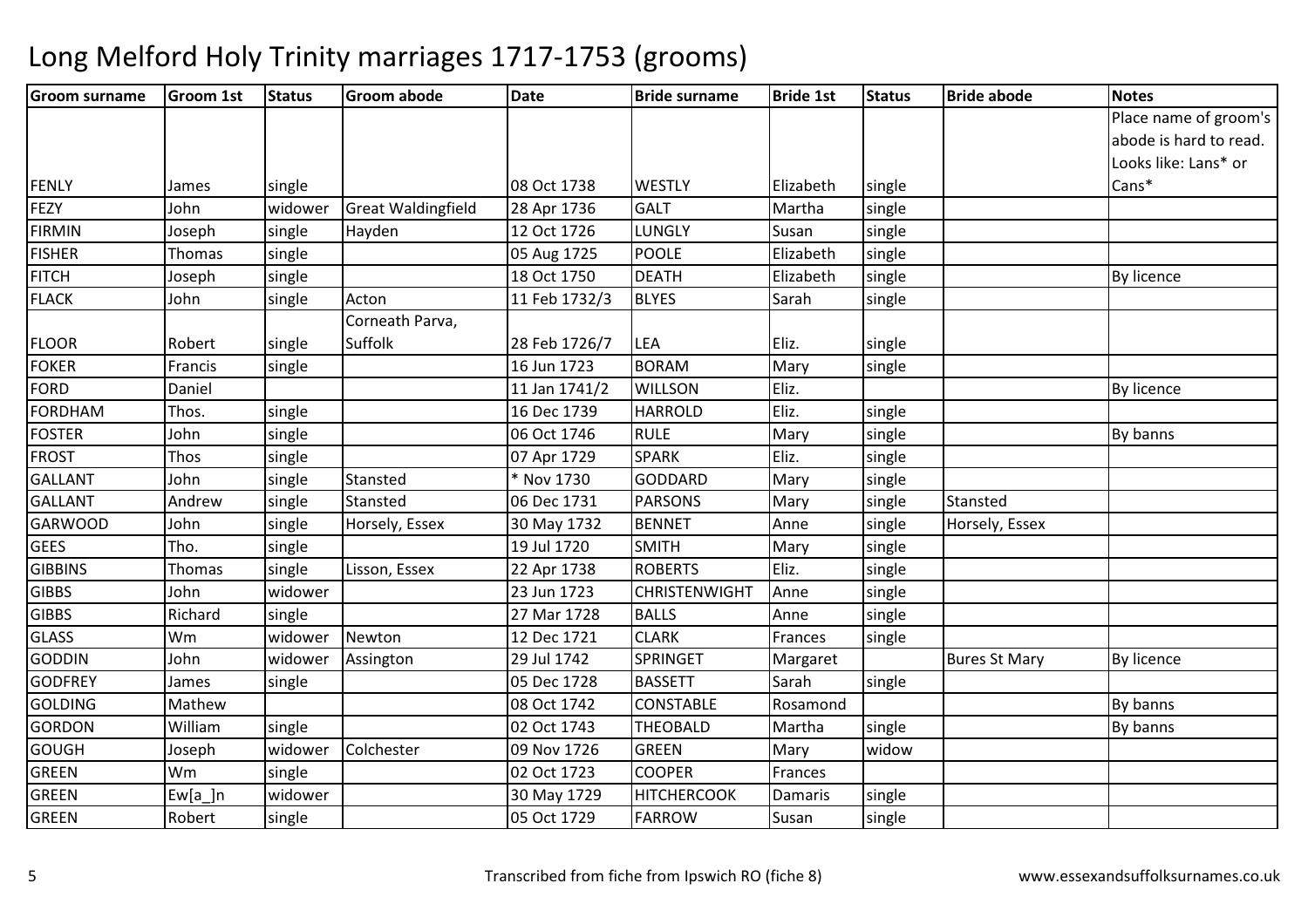| <b>Groom surname</b> | <b>Groom 1st</b> | <b>Status</b> | <b>Groom abode</b> | <b>Date</b>   | <b>Bride surname</b> | <b>Bride 1st</b> | <b>Status</b> | <b>Bride abode</b> | <b>Notes</b>          |
|----------------------|------------------|---------------|--------------------|---------------|----------------------|------------------|---------------|--------------------|-----------------------|
|                      |                  |               |                    |               |                      |                  |               |                    | Mr Ambrose Green.     |
|                      |                  |               |                    |               |                      |                  |               |                    | Mrs Frances Bassett.  |
| <b>GREEN</b>         | Ambrose          | single        | Glemsford          | 19 Apr 1742   | <b>BASSETT</b>       | Frances          | single        |                    | By licence            |
| <b>GREEN</b>         | Robert           | single        |                    | 12 Jun 1743   | CAREW                | Anne             | spinster      |                    | By banns              |
| <b>GREEN</b>         | Willm            | single        |                    | 30 Oct 1750   | <b>COOK</b>          | Sarah            | single        |                    | By banns              |
| <b>GRIDLY</b>        | John             | single        |                    | 01 Apr 1746   | <b>ALBON</b>         | Elizabeth        | single        |                    | By banns              |
| <b>GRISE</b>         | Thomas           | single        | Waldingfield       | 29 Dec 1730   | <b>SPICER</b>        | Eliz.            | single        |                    |                       |
| <b>GROVER</b>        | Andrew           | single        |                    | 11 Oct 1724   | <b>PRIG</b>          | Martha           | single        |                    |                       |
| <b>GUSTERTON</b>     | John             | single        | Corneath Parva     | 05 Jul 1718   | <b>SPICER</b>        | Jane             | single        |                    |                       |
| H[AO][X_]EL          | Wm               | single        |                    | 23 Oct 1731   | <b>NUNNE</b>         | Sarah            | single        |                    |                       |
| <b>HALLS</b>         | William          | single        | Ipswich            | 24 Jun 1725   | <b>DEBER</b>         | Mary             | single        | Ipswich            |                       |
| <b>HALLS</b>         | Jonathan         | single        |                    | 17 Aug 1732   | <b>WILLIS</b>        | Eliz.            | single        |                    |                       |
| <b>HALLS</b>         | Daniel           | single        |                    | 27 Dec 1737   | <b>GLOVER</b>        | Hannah           | single        |                    |                       |
| <b>HALLS</b>         | Thomas           | single        |                    | 05 Apr 1738   | ERY                  | Eliz.            | single        |                    |                       |
| <b>HAMMOND</b>       | Robert           | single        |                    | 26 Dec 1721   | <b>KERRINGTON</b>    | Mary             | widow         |                    |                       |
|                      |                  |               |                    |               |                      |                  |               |                    | Charles Harrison Esq. |
| <b>HARRISON</b>      | Charles          |               | Palgrave           | 06 Apr 1749   | <b>MOORE</b>         | Ann              |               |                    | Miss Ann Moore        |
| <b>HARROLD</b>       | Thomas           | single        |                    | 17 Nov 1717   | <b>DURRHAM</b>       | Margaret         | spinster      | <b>Bramford</b>    |                       |
| <b>HARROLD</b>       | Thomas           | single        |                    | 26 Dec 1722   | <b>HAZEL</b>         | Martha           | single        |                    |                       |
| <b>HARROLD</b>       | James            | single        |                    | 11 Jun 1727   | <b>OAKELY</b>        | Ursula           | single        |                    |                       |
| <b>HARROLD</b>       | Thos             | widower       |                    | 20 Oct 1728   | <b>FOCKER</b>        | Mary             | single        |                    |                       |
| <b>HARROLD</b>       | Tho              | widower       |                    | 05 Dec 1731   | <b>MATTHEWS</b>      | Susan            | widow         |                    |                       |
| <b>HARROLD</b>       | Roger            | single        |                    | 01 Apr 1733   | PHI[N_][E_][H_]      | Mary             | single        |                    |                       |
| <b>HARROLD</b>       | Ralph            | widower       |                    | 31 May 1735   | <b>SHEPPARD</b>      | Elizabeth        | widow         |                    |                       |
| <b>HARROLD</b>       | Peter            |               |                    | 13 Apr 1741   | <b>BASSATT</b>       | Sarah            |               |                    | By banns              |
| <b>HARROLD</b>       | Ingall           |               | Bilderston         | 29 Apr 1743   | <b>PARKIS</b>        | Mary             |               | Hornheath?         | By licence            |
| <b>HARROLD</b>       | Golding          | single        |                    | 26 Sep 1747   | <b>FOSTER</b>        | Mary             | single        |                    | By banns              |
| <b>HASEL</b>         | Joseph           | single        |                    | 07 Mar 1721/2 | <b>BREWING</b>       | Sary             | single        |                    |                       |
| <b>HASELL</b>        | Josheph          | single        |                    | 28 Sep 1749   | CARCRO?              | Martha           | single        |                    | By banns              |
| <b>HAYWARD</b>       | George           | single        |                    | 06 Sep 1720   | <b>FROST</b>         | Eliz.            | single        |                    |                       |
| <b>HAYWARD</b>       | George           | widower       |                    | 10 Jul 1724   | <b>AMBROSE</b>       | Mary             | single        |                    |                       |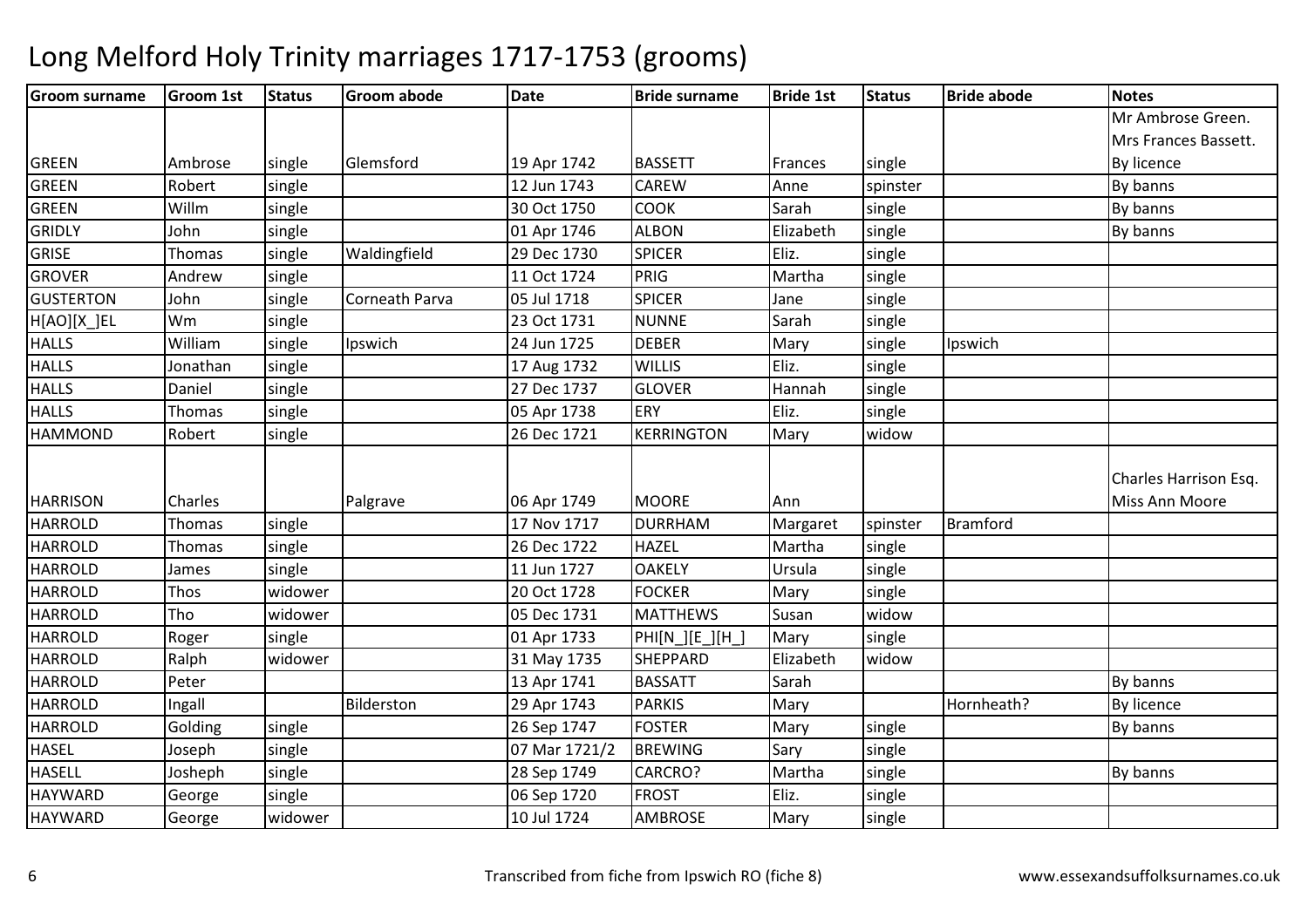### Groom surnamee |Groom 1st |Status |Groom abode | Date | Bride surname | Bride 1st | Status | Bride abode | Notes **HAYWARD** D Robert single 06 Dec 1724 [PJ]ARMIN Elizabeth widowsingle **HAYWARD** Thoams single Lavenham<br>John single m 195 Apr 1744 | HARROLD | Elizabeth | single | Santa By licence | By licence | By licence | By licence | By licence | By licence | By licence | By licence | By licence | By licence | By licence | By licence | By licence | HAZEL Johnn | single | 199 Jun 1727 | DEAN N Mary single HAZELL Jeremy single 21 Feb 1722/33 EAST Mary Single HAZELL Josephsingle 12 Mar 1722/3 HEARN<br>widower 18 Jun 1733 COOPER Susan single<br>Anne single **HEAD** Abraham<br>James m widower 18 Jun 1733 COOPER Anne single<br>Anne single HEASELL James 1990 | 1990 | 1991 | 1744 01 Jul 1744 SALTER R Mary Mary By licence HEMPSTEAD Isaac Isingle widower St. Gregory, Sudbury02 Oct 1736 E<sup>\*</sup>[VR]ED Margaret St. Peter, Sudbury **HINDS** James | widower | | 26 Sep 1734 |GIBBS Martha<br>|MACRO Eliz. **HORSELY**  Johnn single 1 08 Jul 1736 MACRO MACRO Eliz. Single<br>CHAPLIN Sarah single **HOWEL**  John widower 22 Apr 1731 CHAPLINSarah single<br>Susan single HUMM Robert single 21 Sep 1723 CARVER Susan single<br>M Robert single 21 Sep 1723 CARVER Susan single HUM Samuel single 22 Apr 1726 SHAWSHAW Mary<br>KILBY Margaret HUMM 10hn single 103 Jun 1726 KILBY Margaret single<br>Margaret 1.1 1.1 1.1 1.1 1.1 1.200 1.1734 BUWIPS MALL 1.1 1.1 **HUMPHREY**  Johnn single 28 Oct 1731 PHILIPS Martha single HUNT Johnn single 1 By banns 1745/6 BASSET Elizabeth single Burn By banns **HURREL** Thomas single 30 Sep 1734MEERS **Elizabeth**  single HURST Edward Single widower Darby in ye county of Darbyy 20 Oct 1726 SARGEANT Eliz. Single Sudbury IVESCharles Iwidower Glemsford 12 Sep 1721 BRYANT Mary single<br>11 Nov 1717 DEEKS Susan **JACKSON** N John single Sudbury 11 Nov 1717 DEEKS Susan JACKSON Wm single widower St Olaves Silvester St $\begin{array}{ccc} \n\boxed{03}$  Sep 1738  $\begin{array}{ccc} \n\boxed{CARTER} & \n\end{array}$  Eliz.  $\begin{array}{ccc} \n\boxed{single} \n\end{array}$ widow JAKES Mattheww widower 06 Jun 1731 PHILIPS Alice widow<br>Alice widow JARMINN John widower Foxearth 28 Jan 1721/2 GREEN Jane? single JARMINN James single 29 Oct 1726 HAYWARD Elizabeth single **JOHNSON** Wm<br>John m 
single 28 Aug 1721 COKER Margaret single<br>
28 Aug 1721 COKER Margaret single **JOHNSON** N John Single All Saints, Sudbury 09 Dec 1723 COKER Eliz. Single **JOHNSON** N John single All Saints, Sudbury 10 Sep 1726 COKER Mary single **JOHNSON** N 1995 and Single All Saints, Sudbury 15 Apr 1733 GREEN Fliz. Single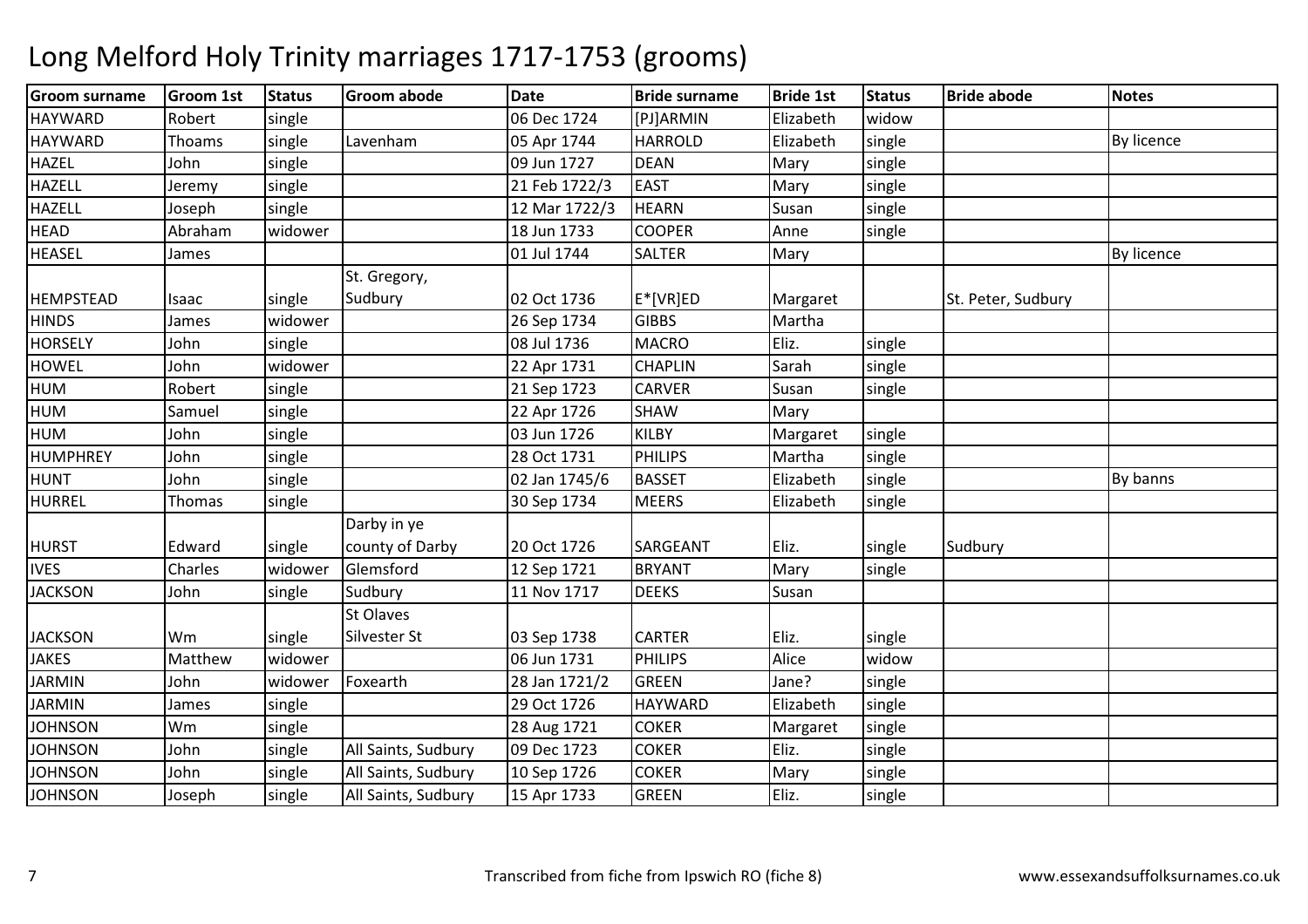### Groom surnamee |Groom 1st |Status |Groom abode | Date | Bride surname | Bride 1st | Status | Bride abode | Notes JOHNSON Thos. St. Gregory, Sudbury06 Sep 1741 | CHRISSWELL | Mary By banns JONESTimothy single 14 May 17333 OAKELY Anne single JONES Williamm St. Peter, Sudbury \* Feb 1741/2 BAKE[R\_] Susanna Susanna By banns JOYSamuel single 16 Jul 1738**CHANDLER** Susan single **KFNDALL** Robert single 26 Dec 1723BA[S\_][S\_]ET Mary single<br>JOHNSON Mary single KERRINGTONN Samuel single 1 105 Nov 1731 JOHNSON Mary single KILBYRobert widower 27 Jan 1722/3<br>John single Aie 19 Apr 1740 STICKWOOD Mary single<br>Mary KINGG 19 Apr 1740 COA[LT]E Mary KING William single 15 Oct 1753 JOHNSON Elisabeth single By banns KINGSBURY JohnCorneath Magna 10 Jan 1720/1 ROBINSON<br>02 Oct 1741 ERY Eliz single Wormingford<br>Hannah single KINGSBURY Johnn widower 02 Oct 1741 ERY Hannah single By banns KINGSBURYRobert single 25 Jun 1745 FROST Sarahsingle | By banns KIRPATRICK Wm widower 29 Nov 1733 BLAND Martha single L[O\_]TCH H John single 16 Aug 1721 MULLINGS Sarah LANGLEY Abrahamm single 27 Oct 1727 FIRMIN Hannah single Liston<br>And Single Liston LEE Johnsingle 
1998 | 16 May 1722 SHEPHERD<br>
Single Waldingfield Parva | 09 Jan 1732/3 LISTER Frances single<br>Hannah widow LEE Johnsingle Waldingfield Parva Hannah single LEEThomas single 07 Aug 1738**SALTER** Mary LEEJosias single 11 Nov 1746<br>16 May 1749 WOOD<br>BLYES D By banns LEEJohn<br>Robert n single 16 May 1749 BLYES Martha single Single By banns **LENTON** N Robert single 22 Feb 1747/8 ABBOT Ann single By banns LEWIS Johnn widower 16 Feb 1727/8 TEBHAL Martha single **LEWIS**  Richard single 03 Feb 1729/30 LISTERLISTER Martha Single<br>Nargaret Widow Margaret Widow LEWIS Richardd widower 06 Feb 1742/3 DUCE Margaret widow widow By banns<br>single LILLY Johnn single Sudbury 05 Nov 1718 [S\_]ETCHELL Margaret single LIST Robert widower Framsden 06 Sep 1753 BUCK Elisabeth singleFramlingham, Suffolk By licence LONG James single Walter Beltham? [Belchamp Walter?]20 Sep 1738 | PIGGOT | Martha | widow single Walter Beltham? [Belchamp Walter?]LUCASThomas single 10 Aug 1735**CLARK**<br>COLLYER Margaret LUIS Jeremiah09 Apr 1752 Jane By banns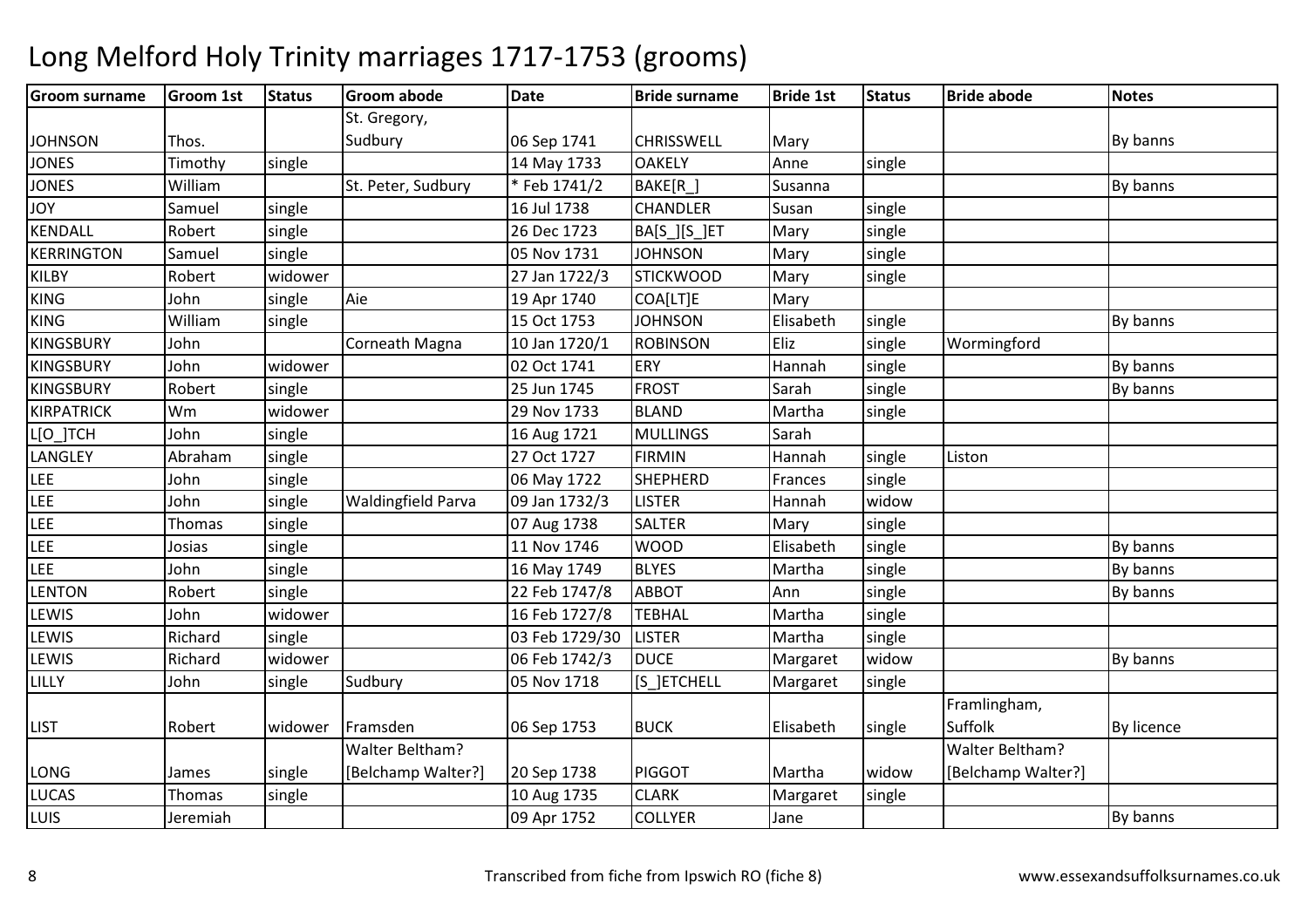| <b>Groom surname</b> | <b>Groom 1st</b> | <b>Status</b> | Groom abode     | Date           | <b>Bride surname</b> | <b>Bride 1st</b> | <b>Status</b> | <b>Bride abode</b> | <b>Notes</b>           |
|----------------------|------------------|---------------|-----------------|----------------|----------------------|------------------|---------------|--------------------|------------------------|
| <b>LUNGLEY</b>       | Thomas           | single        | Cavendish       | 06 Nov 1730    | <b>ELLIS</b>         | Alice            | single        | Foxearth           |                        |
| LUNGLY               | Samuel           | single        |                 | 02 Oct 1721    | LUNGLY               | Mary             | single        |                    |                        |
| <b>LUNGLY</b>        | Zephany          | single        |                 | 01 Feb 1736/7  | <b>COOK</b>          | Margaret         | single        |                    |                        |
| <b>MACRO</b>         | John             | widower       | Foxheath, Essex | 11 Jul 1749    | $MO[T_][T_$          | Grace            | widow         |                    | By banns               |
| <b>MANNING</b>       | Thos             | single        | Liston          | 01 Nov 1728    | <b>SMITH</b>         | Susan            | single        |                    |                        |
| <b>MARTIN</b>        | Ambrose          | single        | Pentlow         | 08 Oct 1745    | <b>BLISE</b>         | Susan            | single        |                    | By banns               |
| <b>MATTHEWS</b>      | Edward           | single        |                 | 03 Apr 1727    | <b>BORELY</b>        | Eliz.            | single        |                    |                        |
| <b>MAYHEW</b>        | William          | single        |                 | 16 Jan 1736/7  | <b>BREWSTER</b>      | Mary             | single        |                    |                        |
| <b>MAYS</b>          | Thomas           | single        | Acton           | 25 Feb 1717/8  | CLO[S_]BY            | Eliz             | widow         |                    |                        |
| <b>MEDCAPP</b>       | Jno              | single        |                 | 20 May 1746    | <b>OAKLY</b>         | Ann              | single        |                    | By banns               |
| <b>MEDCAPP</b>       | James            | single        |                 | 23 Sep 1746    | SPARROW              | Eliza            | spinster      |                    | By banns               |
| <b>MEERS</b>         | Thomas           | widower       |                 | 22 Jan 1721/2  | <b>RELTON</b>        | Mary             | single        |                    |                        |
| <b>MEERS</b>         | Thomas           | single        |                 | 26 Dec 1735    | <b>HAYWARD</b>       | Frances          |               |                    |                        |
|                      |                  |               |                 |                |                      |                  |               |                    | Mr Mark Mihill. Mrs    |
|                      |                  |               |                 |                |                      |                  |               | Castle Hedingham,  | Dorcas Simpson. By     |
| <b>MIHILL</b>        | Mark             |               | Yeldham         | 25 Nov 1740    | <b>SIMPSON</b>       | <b>Dorcas</b>    |               | <b>Essex</b>       | licence                |
| <b>MILES</b>         | James            | single        |                 | 26 May 1723    | <b>DEEKS</b>         | Mary             | single        |                    |                        |
| <b>MILES</b>         | James            | single        |                 | 01 Jun 1747    | <b>AMBROSE</b>       | Elisabeth        | single        |                    | By banns               |
| <b>MILES</b>         | John             |               | Corneard        | 09 Nov 1752    | <b>ENGLISH</b>       | Sarah            |               |                    | <b>By licence</b>      |
|                      |                  |               |                 |                |                      |                  |               |                    | Mr John, Mrs Sarah. By |
| MIN[GZ]AY            | John             | widower       |                 | 27 Feb 1739/40 | <b>HARKENESSE</b>    | Sarah            | widow         |                    | licence                |
| <b>MITCHEL</b>       | Richd            | single        |                 | 05 Nov 1747    | <b>STRUTT</b>        | Sarah            |               |                    | By banns               |
| MO*Y                 | Wm               | single        |                 | 02 Jul 1738    | PRIGG                | Dorothy          | single        |                    |                        |
| MO[RS]LY             | Thomas           | single        |                 | 30 Sep 1738    | <b>FIRMIN</b>        | Sarah            |               |                    |                        |
| <b>MOLTEN</b>        | John             |               |                 | 10 May 1744    | <b>SHEPHERD</b>      | Margaret         |               |                    | By banns               |
| <b>MOORE</b>         | Robert           | single        |                 | 30 Mar 1725    | <b>COULSTELL</b>     | Anne             | single        |                    |                        |
| <b>MOORE</b>         | William          | single        |                 | 16 Jul 1745    | <b>AMBROSE</b>       | Esther           | single        |                    | By banns               |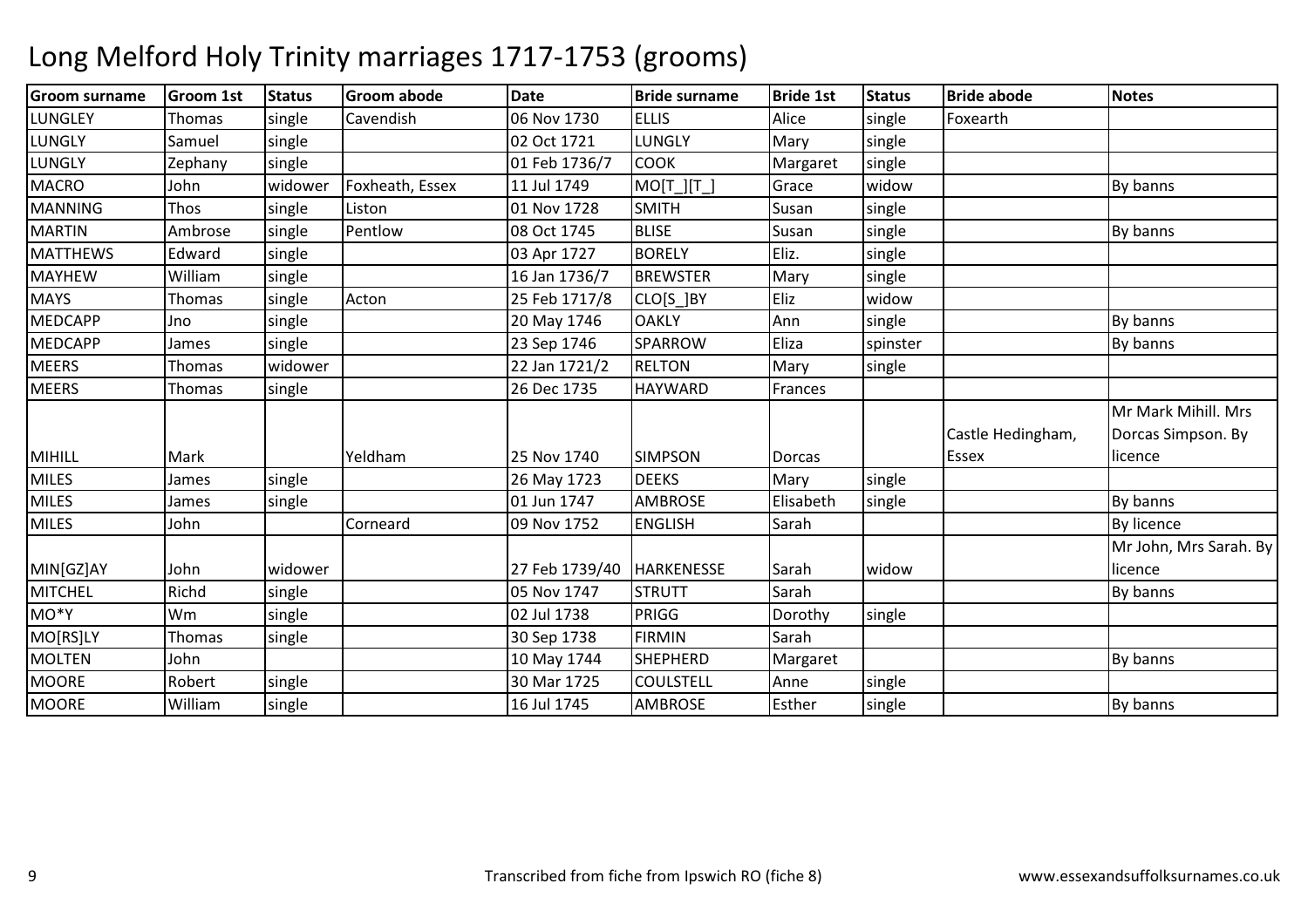| <b>Groom surname</b> | <b>Groom 1st</b> | <b>Status</b> | <b>Groom abode</b> | <b>Date</b>   | <b>Bride surname</b> | <b>Bride 1st</b> | <b>Status</b> | <b>Bride abode</b> | <b>Notes</b>        |
|----------------------|------------------|---------------|--------------------|---------------|----------------------|------------------|---------------|--------------------|---------------------|
|                      |                  |               |                    |               |                      |                  |               |                    | By licence. Charles |
|                      |                  |               |                    |               |                      |                  |               |                    | Moore Esq of ye     |
|                      |                  |               |                    |               |                      |                  |               |                    | Middle Temple.      |
|                      |                  |               |                    |               |                      |                  |               |                    | Elisabeth Moore     |
|                      |                  |               |                    |               |                      |                  |               |                    | daughter of John    |
| <b>MOORE</b>         | Charles          | single        |                    | * Oct 1751    | <b>MOORE</b>         | Elisabeth        | single        |                    | Moore Esq.          |
| <b>MORTLOCK</b>      | John             | single        |                    | 05 Nov 1732   | <b>BUTCHER</b>       | Eliz.            | single        |                    |                     |
| <b>MOSS</b>          | Samuel           | single        | Edwardstone        | 17 Nov 1749   | <b>JOHNSON</b>       | Elizab.          | single        |                    | By banns            |
| <b>MOSSE</b>         | David            |               | Liston             | 31 Jul 1741   | <b>CARTER</b>        | Mary             |               |                    |                     |
| <b>MURRELLS</b>      | John             | single        |                    | 03 Feb 1735/6 | PRIG[E_]             | Elizabeth        | single        |                    |                     |
| <b>MURRELS</b>       | Nathaniel        | single        | Sudbury            | 09 Feb 1717/8 | <b>HILLS</b>         | Rebecca          | single        |                    |                     |
| <b>NELSON</b>        | John             | single        |                    | 25 Oct 1737   | <b>STEED</b>         | Eliz.            | single        |                    |                     |
|                      |                  |               | Beaumont & Mose,   |               |                      |                  |               |                    |                     |
| <b>NEWMAN</b>        | Robert           | widower       | Essex              | 19 Jun 1745   | <b>BASSETT</b>       | Susannah         | single        |                    | By banns            |
| <b>NICHOLSON</b>     | Wm               | single        |                    | 30 May 1726   | <b>CHRISTENWHITE</b> | Mary             | single        |                    |                     |
| <b>NICHOLSON</b>     | Wm               | widower       |                    | 28 Aug 1733   | <b>OAKLEY</b>        | Mary             | widow         |                    |                     |
| <b>NOBLE</b>         | Charles          | single        | Sudbury            | 12 Nov 1717   | <b>KING</b>          | Sarah            | single        |                    |                     |
| <b>NORMAN</b>        | Robt             | single        |                    | 08 Apr 1740   | <b>BROCKWELL</b>     | Sarah            | single        |                    |                     |
|                      |                  |               |                    |               |                      |                  |               |                    | The groom is "a     |
| $O[M_$ $AN$          | Cornelius        | single        |                    | 03 Oct 1734   | <b>SALTER</b>        | Mary             | single        |                    | foreigner".         |
| <b>OAKELY</b>        | John             | single        |                    | 01 Jan 1722/3 | <b>TEBHAL</b>        | Mary             | single        |                    |                     |
| <b>OAKELY</b>        | Joshua           | widower       |                    | 25 Jul 1730   | <b>FROST</b>         | Mary             | single        |                    |                     |
| <b>OFFERD</b>        | Charles          | single        |                    | 14 Oct 1734   | <b>HUM</b>           | Mary             | single        |                    |                     |
| <b>OFFORD</b>        | Richd            | single        |                    | 11 Jun 1747   | <b>SHEPPERD</b>      | Mary             | single        |                    | By licence          |
| OLIVE                | William          | single        | Sudbury            | 26 Dec 1725   | <b>BLYES</b>         | Susan            | single        |                    |                     |
| ONG                  | John             | single        |                    | 30 Apr 1725   | <b>STEED</b>         | Mary             | single        |                    |                     |
| ONG                  | Joseph           | single        |                    | * Oct 1730    | CAMPIN?              | Mary             | single        |                    |                     |
| <b>ONG</b>           | John             | widower       |                    | 28 Sep 1738   | <b>PHINCH</b>        | Mary             | widow         |                    |                     |
| ORFORD               | Robert           | single        |                    | 19 Jan 1730/1 | <b>NUNNE</b>         | Margaret         |               |                    |                     |
| <b>OSBORN</b>        | Thomas           | single        | Glemsford          | 05 Nov 1726   | <b>MOTT</b>          | Joanna           | single        |                    |                     |
| <b>OSTLER</b>        | Peter            | single        |                    | 28 Oct 1742   | LUNGLEY              | Anne             | single        |                    | By licence          |
| PA[R_]RE             | John             | single        |                    | 22 Dec 1717   | <b>KENT</b>          | Ruth             | single        |                    |                     |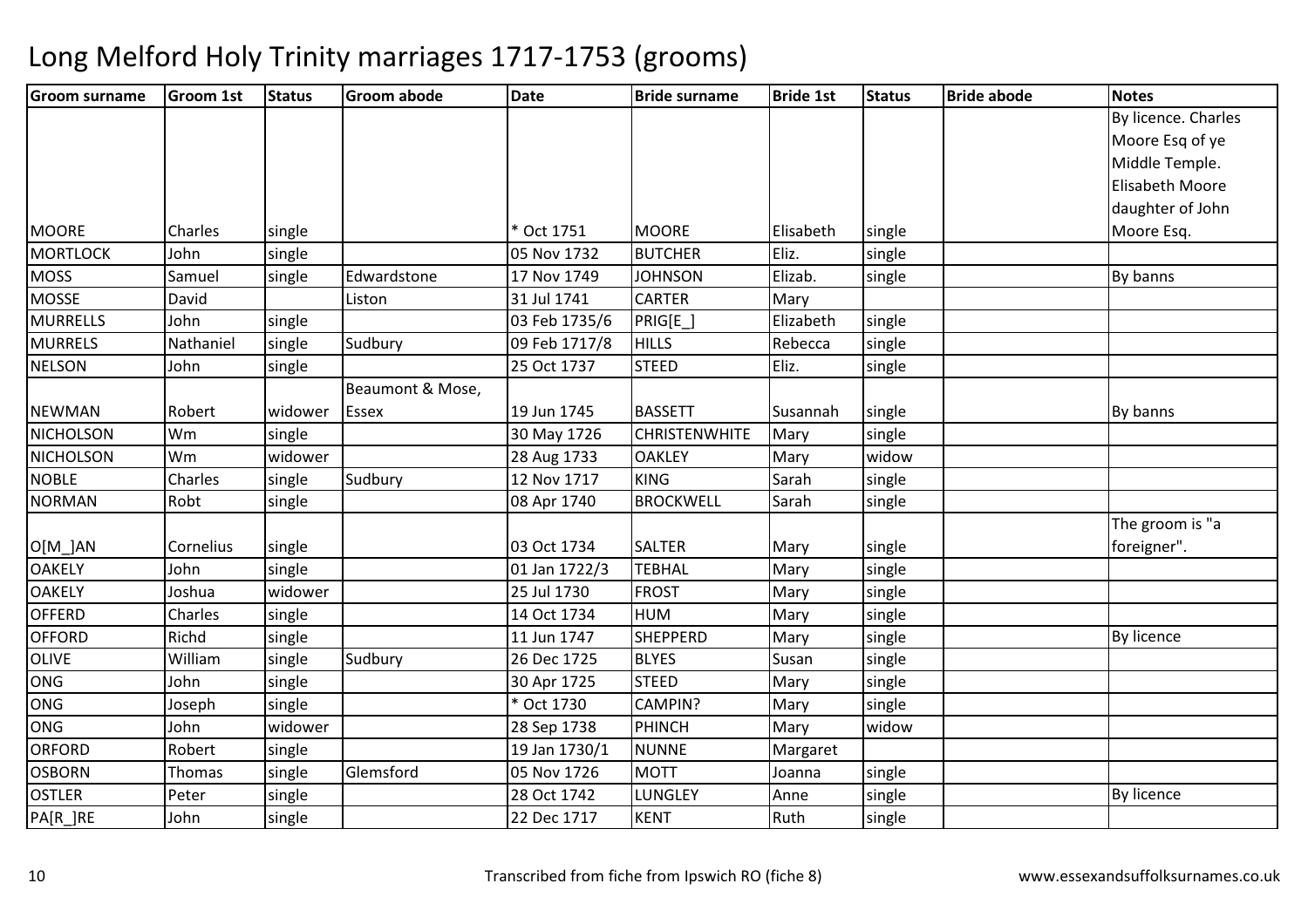| <b>Groom surname</b> | <b>Groom 1st</b>    | <b>Status</b> | <b>Groom abode</b>  | <b>Date</b>    | <b>Bride surname</b> | <b>Bride 1st</b> | <b>Status</b>   | <b>Bride abode</b> | <b>Notes</b>                                                                             |
|----------------------|---------------------|---------------|---------------------|----------------|----------------------|------------------|-----------------|--------------------|------------------------------------------------------------------------------------------|
| PAIN                 | John                | widower       |                     | 18 Jun 1721    | <b>BUTCHER</b>       | Sarah            | single          |                    |                                                                                          |
| PAIN                 | John                | single        |                     | 02 Jun 1734    | <b>HAXELL</b>        | Eliz.            | single          |                    |                                                                                          |
| PAREMAN              | Robert              | single        |                     | 06 Nov 1743    | <b>LAMBERT</b>       | Ann              | single          |                    | By banns                                                                                 |
| <b>PARISH</b>        | Joseph              | single        | Sudbury             | 23 Feb 1723/4  | <b>NICHOLSON</b>     | Mary             | single          |                    |                                                                                          |
| <b>PARRY</b>         | John                | widower       |                     | 07 Oct 1740    | <b>BLYES</b>         | Anne             | widow           |                    |                                                                                          |
| PARTRIDGE            | John                | single        |                     | 05 Jul 1748    | OS[T_]LER            | Mary             | single          |                    |                                                                                          |
| PATRIDGE             | John                | widower       | Glemsford           | 17 Jun 1718    | <b>FEARY</b>         | Eliz.            | single          |                    |                                                                                          |
| <b>PATRIDGE</b>      | Peter               | single        |                     | 25 Oct 1724    | <b>DUICE</b>         | Sarah            | widow           |                    |                                                                                          |
| <b>PATRIDGE</b>      | Isaack              | single        |                     | 02 Jun 1745    | $B*E$                | Elizabeth        | single          |                    | By banns                                                                                 |
| PEARMAN              | Willm               | single        |                     | 20 Oct 1751    | <b>ROW</b>           | Martha           | single          |                    | By banns                                                                                 |
| <b>PERMIN</b>        | Robert              | widower       | S[It]urmore, Essex  | 08 Jan 1729/30 | <b>TAYLOR</b>        | Elizabeth        | widow           | Hunden, Suffolk    |                                                                                          |
| <b>PERRY</b>         | John                | single        |                     | 28 Nov 1726    | <b>BAKER</b>         | Mary             | single          |                    |                                                                                          |
| PHILIPS              | John                |               |                     | 11 Jul 1741    | <b>SALTER</b>        | Sarah            |                 |                    | By banns                                                                                 |
| <b>PHINCH</b>        | John                | single        | Pentlow, Essex      | 24 Nov 1738    | <b>SHEAVE</b>        | Mary             | single          |                    |                                                                                          |
|                      |                     |               |                     |                |                      |                  |                 | Wickham St Pauls,  |                                                                                          |
| <b>POOLE</b>         | Edward              | single        | Stanton             | 04 Nov 1731    | <b>BREWSTER</b>      | Judith           | single          | Essex              |                                                                                          |
| <b>POOLE</b>         | Thomas              | single        | Co[co]ksell         | 16 Apr 1734    | <b>CLARK</b>         | Anne             | widow           |                    |                                                                                          |
| <b>PORTER</b>        | John                | widower       | <b>Borely</b>       | 19 Apr 1720    | <b>CLARK</b>         | Eliz             | single          |                    |                                                                                          |
| <b>PORTER</b>        | Tho.                | single        |                     | 15 Oct 1723    | <b>NEEVE</b>         | Rebecca          | single          |                    |                                                                                          |
| <b>POTTER</b>        | Mark                | single        | Corneath Magna      | 11 Aug 1717    | <b>DREW</b>          | Mary             | single          |                    |                                                                                          |
| <b>POTTER</b>        | Edward              |               | Brickelsey, Essex   | 11 Dec 1740    | <b>FIRMIN</b>        | Anne             |                 |                    | By banns (transcriber's<br>note: "Brickelsey"<br>probably refers to<br>'Brightlingsea".) |
| <b>POWEL</b>         | Wm                  | single        |                     | 06 Aug 1723    | <b>DURWIN</b>        | Catharine        | single          |                    |                                                                                          |
| <b>PRATT</b>         | Jonathan            | single        |                     | 19 Oct 1727    | <b>LEA</b>           | Alice            |                 |                    |                                                                                          |
| <b>PRENTICE</b>      | John                |               |                     |                | <b>COULSTON</b>      | Hannah           | single<br>widow |                    |                                                                                          |
| <b>PRENTICE</b>      |                     | single        |                     | 22 Apr 1722    | <b>DEATH</b>         | Alice            |                 |                    |                                                                                          |
|                      | Christopher<br>John | single        |                     | 09 Sep 1733    | <b>FOSTER</b>        | Marth            | single          |                    |                                                                                          |
| <b>PRENTICE</b>      |                     | single        |                     | 24 Dec 1752    |                      |                  | single          |                    |                                                                                          |
| PRIGG                | Thos                | widower       | All Saints, Sudbury | 04 Jul 1746    | ROBI[R_][T_]S        | Sophia           | spinster        |                    | By banns                                                                                 |
| RAVENSCROFT          | Thomas              | single        |                     | 14 May 1741    | <b>HAZELL</b>        | Anne             | single          |                    |                                                                                          |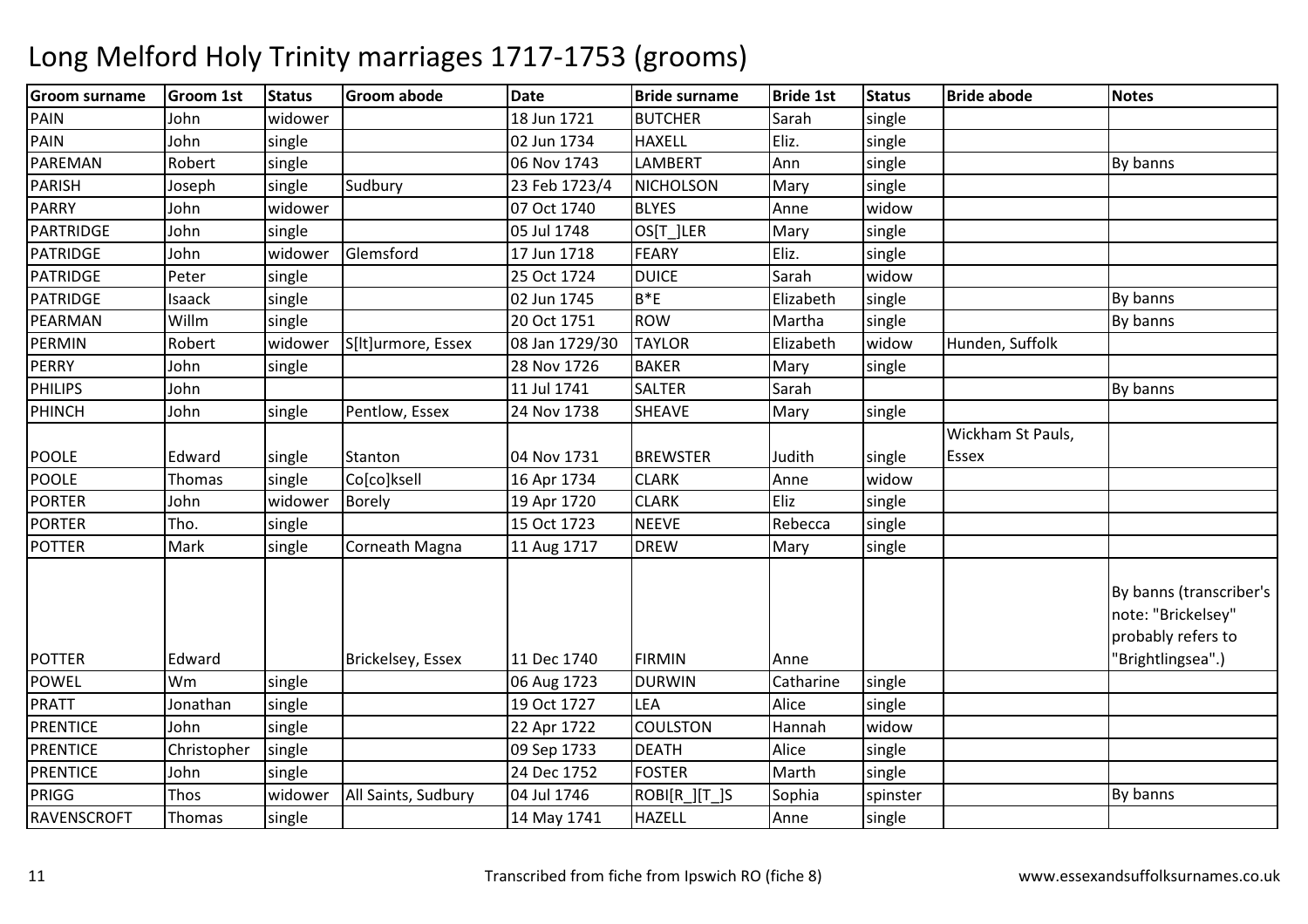### Groom surnamee |Groom 1st |Status |Groom abode | Date | Bride surname | Bride 1st | Status | Bride abode | Notes RAY Williamm single 01 Jan 1734/5 GREEN Elizabeth single<br>And the state of the state of the state of the state of the state of the state of the state of the state of th RAYNERR Robert single 11 Apr 1725 BARTON BARTON Elizabeth single<br>TOTMAN Sarah single RAYNERR John single 31 Jan 1748/9 TOTMAN **TOTMAN** Sarah single<br> **AMBROSE** Grace single RINGERR MINDISTRESS Determines and the Hastead 21 Dec 1729 AMBROSE Grace single ROOTIsaac single<br>Christopher single 07 Oct 17366 BLANKS Eliz. Single ROSBROOKK Christopher single Boxsted 28 Jun 1731 HOWEL Alice single Stowmarket ROSBROOKK Richd single 13 Oct 1747 WADE Sarah single By banns RULE $Thomas$  single 30 Mar 1725GUILMAN<br>SMITH Mary single<br>Mary single RULE John single 21 Jun 1747 SMITHH Mary single **By banns SICEIARLING** G Roger Single Sudbury 15 Oct 1732 GOLDING Eliz single Sudbury S[LT]UBBING Jeremiah widower 28 May 1738 BASSET Eliz. widowsingle SADLERWilliam<br>John widower Horsely, Essex 19 Dec 1738 DREW<br>single 105 Nov 1727 ABBOT Martha single<br>Mary single **SALTER** R 100 | Single 1 | 105 Nov 1727 | ABBOT | Mary | single SALTERR 17 Deremy Single 2018 17 May 1730 LILLY Eliz. Single SALTERR 1991 James Single 1988 and 1733/4 DURRANT Elizabeth single SALTERWilliam<br>Roger m | widower | 26 Jul 1743 | WEBB | Mary | widow | New By banns<br>And Line Line Line Discovery | Mary | Widow | Mary | By banns SALTERR Roger single 15 Oct 1749 WICKS Mary single By banns SANSUMM Thos single 26 May 1729 GRIMSON Sarah single<br>27.1 Sarah single 27.1 1710 DIVEC 2011 MAJU LI SARGEANTRobt single 27 Apr 17400 BLYES Martha Single SARJEANT Johnsingle Boxford 31 Dec 1733 COLSTON<br>single 38 Jan 1737/8 ANDREWS Hannah single<br>Mary single SARTERR John single 28 Jan 1737/8 ANDREWS Mary single SARTERR Thomas single 1 07 Dec 1738 WARF Sarah widow single SCRAGG Robert single 26 Sep 1731 MILES Mary single SCRAGGG Ricd. Widower 08 Oct 1741 WEL[T\_]ON | WEL[T\_]ON Susan single<br>| STEWARD Tamasine single **SENTON** N Robert widower 13 Apr 1748 STEWARD Tamasine single SHAVE Wm single 17 Dec 1740 BLYES Susan single SHAVE Williamm | single | 09 Oct 1743 | MATHEWS | Mary | single | Development By banns<br>| development | single By banns | single | single | Development | single | September | single | September | S SHAVE Willmm widower 10 Jun 1747 GARWOOD Alice single By banns<br>The By banns SHAVE Richdd single 16 Jun 1751 NICHOLSON N Ann single By banns SHEAVE Johnn widower 24 Jul 1718 COLLIER COLLIER Margaret single<br>DEBENHAM Martha **SHEPHERD** D John single 23 Nov 1750 DEBENHAM M Martha Luccal By banns<br>Notes and the set of the set of the set of the By banns SHEPPARDD George widower 05 Aug 1722 BRU\*STER Mary widow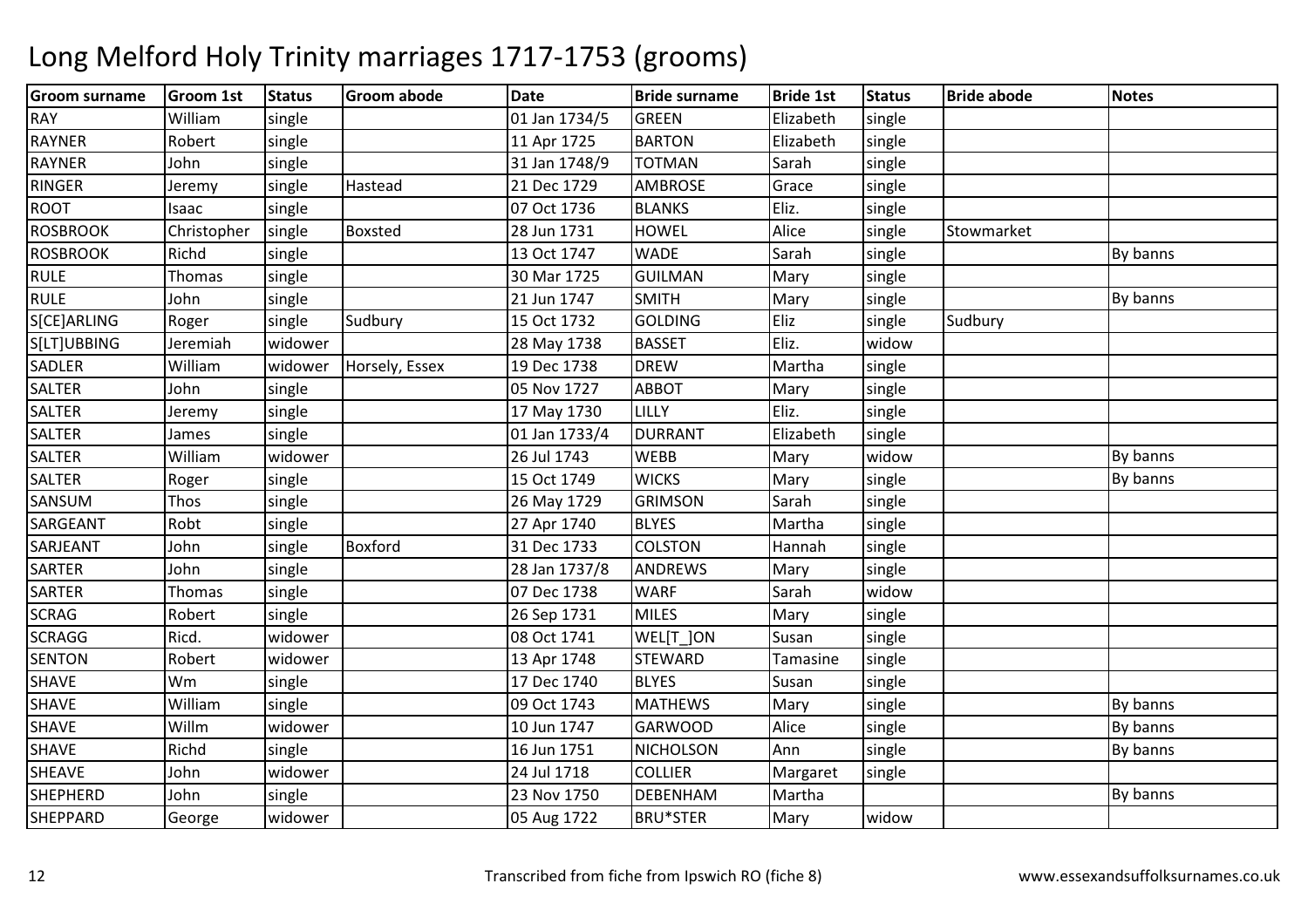| <b>Groom surname</b> | <b>Groom 1st</b> | <b>Status</b> | <b>Groom abode</b>       | <b>Date</b>    | <b>Bride surname</b> | <b>Bride 1st</b> | <b>Status</b> | <b>Bride abode</b> | <b>Notes</b>                 |
|----------------------|------------------|---------------|--------------------------|----------------|----------------------|------------------|---------------|--------------------|------------------------------|
| <b>SHEPPARD</b>      | Ambrose          | single        |                          | 06 Apr 1724    | <b>FROST</b>         | Mary             | single        |                    |                              |
| <b>SHERMAN</b>       | William          | single        | St. Peter, Sudbury       | 13 Jun 1742    | <b>WADLEY</b>        | Mary             | single        |                    | By banns                     |
| <b>SIMONS</b>        | John             | single        | Brettenham               | 18 Feb 1749/50 | <b>DORLING</b>       | Susan            | single        |                    | By banns                     |
| <b>SKINNER</b>       | Wm               | single        |                          | 25 Aug 1724    | <b>BULL</b>          | Martha           | single        |                    |                              |
| <b>SLIPPER</b>       | Samuel           | single        |                          | 06 Jul 1730    | <b>ABBOT</b>         | Elizabeth        | single        |                    |                              |
| <b>SLIPPER</b>       | Thomas           | single        |                          | 04 Jul 1737    | <b>POTTER</b>        | Rebecca          | single        |                    |                              |
| <b>SMITH</b>         | Robert           | single        |                          | 25 Oct 1719    | <b>BETTS</b>         | Eliz.            | single        |                    |                              |
| SMITH                | Benjamin         | single        |                          | 24 Nov 1724    | <b>STRIBLING</b>     | Mary             | single        |                    |                              |
| <b>SMITH</b>         | Wm               | single        | Lavenham                 | 30 Jun 1726    | <b>KNOPP</b>         | Isabella         | single        |                    |                              |
| <b>SMITH</b>         | John             | single        | Elmsett                  | 22 May 1727    | VARO                 | Mary             | single        |                    |                              |
| <b>SMITH</b>         | Wm               | single        |                          | 01 Jan 1729/30 | BA[R_][S_]IL         | Susan            | single        |                    |                              |
| <b>SMITH</b>         | Wm               | single        |                          | 03 Aug 1732    | <b>HARROLD</b>       | Sarah            | single        |                    |                              |
| <b>SMITH</b>         | Matthew          | single        | <b>Ballington, Essex</b> | 17 Feb 1733/4  | <b>STEWARD</b>       | Eliz.            | single        |                    |                              |
| <b>SMITH</b>         | Joseph           | single        | <b>Braintree</b>         | 05 Nov 1734    | <b>STEED</b>         | Elizabeth        | single        |                    |                              |
| <b>SMITH</b>         | William          | widower       |                          | 03 Oct 1742    | <b>REEVE</b>         | Margaret         | single        |                    | By banns                     |
| <b>SMITH</b>         | William          | widower       |                          | 08 Oct 1745    | <b>BULL</b>          | Sarah            | single        |                    | By banns                     |
| <b>SMITH</b>         | John             | single        | Stowmarket               | 20 Aug 1749    | <b>SIMPSON</b>       | Prudence         | single        | Boxhall?           | By licence                   |
| <b>SMITH</b>         | Thos             | widower       |                          | 01 Jan 1753    | <b>SHARP</b>         | Martha           | single        |                    | By banns                     |
| SPALDING             | John             | single        |                          | 25 Aug 1749    | <b>PATRICK</b>       | Sarah            | single        |                    | By banns                     |
| SPARROW              | Edward           | widower       |                          | 24 Feb 1717/8  | <b>BARKER</b>        | Eliz.            | single        |                    |                              |
| SPARROW              | Joseph           | single        |                          | 12 Oct 1746    | <b>AMBROSE</b>       | Sarah            | single        |                    | By banns                     |
| <b>SPENCER</b>       | Willm            | single        |                          | 21 Sep 1746    | <b>DERWIN</b>        | Ann              | single        |                    | By banns                     |
|                      |                  |               |                          |                |                      |                  |               |                    | By licence. Peter            |
|                      |                  |               |                          |                |                      |                  |               |                    | <b>Standly esquire. Miss</b> |
| <b>STANDLY</b>       | Peter            |               |                          | 01 Feb 1742/3  | <b>MOORE</b>         | Judith           |               |                    | Judith Moore.                |
| <b>STANHOP</b>       | Samuel           | single        |                          | 20 Feb 1738/9  | <b>BELL</b>          | Sarah            | single        |                    |                              |
| <b>STEARN</b>        | Henry            | single        |                          | 30 Dec 1729    | <b>CAUSTON</b>       | Elizabeth        | widow         |                    |                              |
| <b>STEED</b>         | John             | single        |                          | * Oct 1730     | <b>MOODY</b>         | Susan            | single        |                    |                              |
| <b>STEED</b>         | Luke             | single        |                          | 15 Jul 1740    | <b>BEDELE</b>        | Sarah            | single        |                    |                              |
| <b>STEED</b>         | William          | single        |                          | 20 Jul 1746    | <b>JEFFERIES</b>     | Elizabeth        | single        |                    | By banns                     |
| <b>STEED</b>         | Nicholas         | single        |                          | Apr 1751       | CONW*                | Mary             | widow         |                    | By banns                     |
| <b>STEWARD</b>       | Wm               | widower       |                          | 26 May 1735    | <b>SIGERS</b>        | Frances          | single        |                    |                              |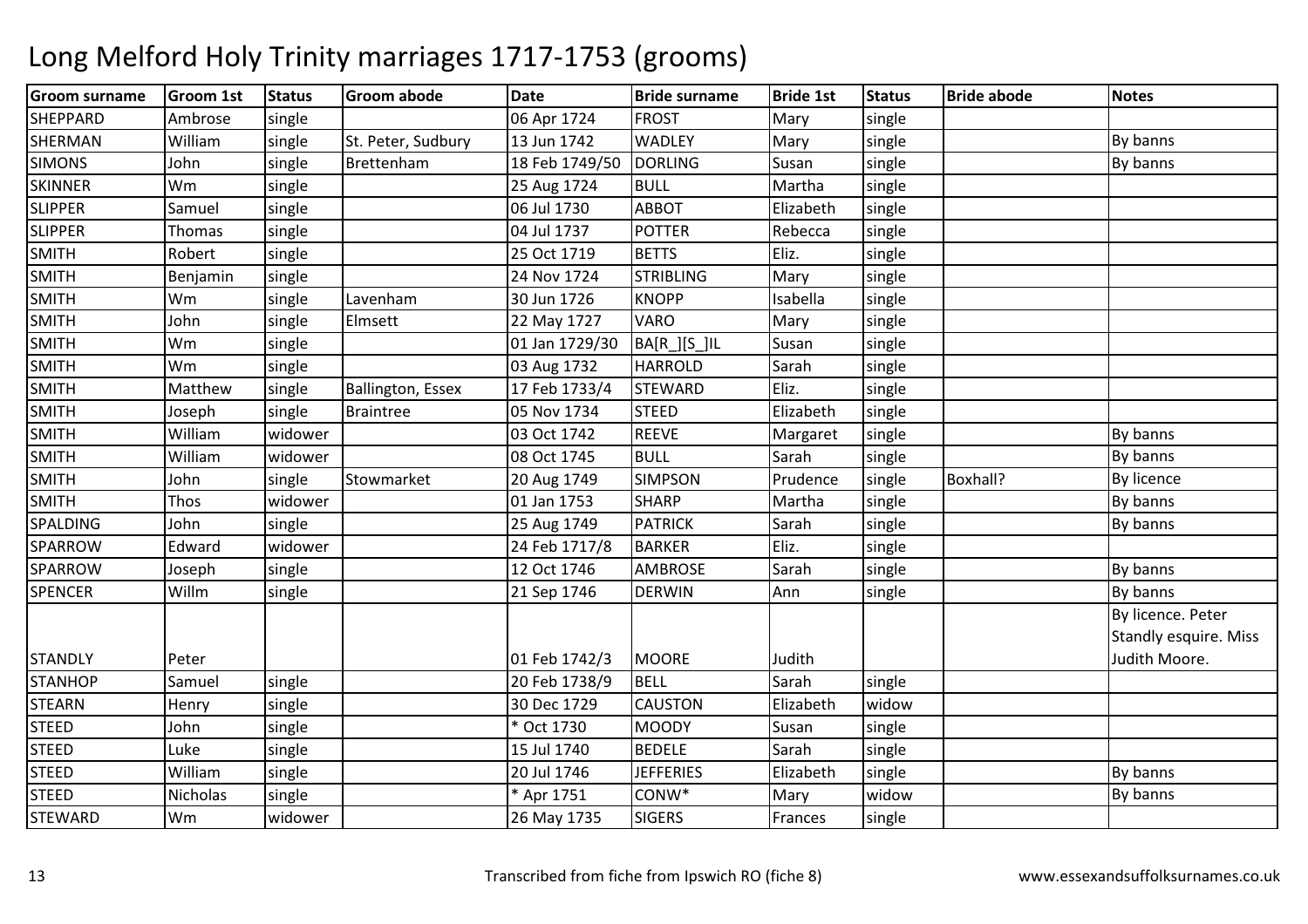### Groom surnamee |Groom 1st |Status |Groom abode | Date | Bride surname | Bride 1st | Status | Bride abode | Notes **STRUTT**  Georgesingle | 24 Dec 1722 FARROWW Eliz. single<br>
<del>The Elizabeth</del> single **STRUTT**  George|**single** | 22 May 1746 WRIGHT Elizabeth<br>CONSTABLE Easter single By banns<br>spinster De[sp]\* By licence **STUTTERS** Thos single 20 May 17466 CONSTABLE Easter spinster De[sp]\* By licence SWANNN John widower Groton 10 Oct 1743 SCOTT Ann single By banns TAYLERR 1991 Edward single 26 Feb 1746/7 TURP [0,1] Sarah single By banns TAYLER Jacob single 05 Nov 1752 ELLISTONN Mary single By banns **TEBHAL**  Johnn single Borly 21 Nov 1731 BLYES Mary single THEOBALDD John single 29 Nov 1747 HEASEL Mary single By banns **THOMPS**  Thos. widower Colchester, Essex 02 Dec 1745GIBBS Elizabeth<br>SLIPPER Mary single  $\qquad$  By banns **THOMPSON** N Jonathan single Sudbury 18 Jan 1740/1 SLIPPER Mary Nary By banns TILLETThomas lwidower Glemsford d 101 Jul 1753 POOL Susanna single and By banns TODDD John widower 04 Aug 1730 NUNNE Mary widow widow TOTMANNathaniel widower 27 Nov 1717 TENANT Susan widow single TOTMANN Edward single 10 Oct 1742 NUNN Eliz. single By banns TURNERR Thomas single Risby 11 Dec 1753 SWALLOW W Easter single By banns TURNOR John widower Wickham Brook 09 Sep 1733 VEAL Mary widowsingle TURPENTINE Edwardd single Acton 13 Feb 1727/8 MORTLOCK Mary single TYLAR Wm single Botsum, Cambridgeshire26 Feb 1728/9 TOTTY Mary Single<br>17 Aug 1752 HUMPHRYS Margaret WALE Abraham single 17 Aug 1752 HUMPHRYS Margaret By banns WALKERR 15 Samuel single St Edmunds Bury 11 Jun 1725 DURRANT Hannah single **WALSON** N Thomas single Stanstead 11 Oct 1723 EVERAD Anne single WARREN Jno single Boxford 15 Apr 1729 JOHNSON Ann singlesingle Mr Jno Warren, Mrs Ann JohnsonWEBBB Stephen single 21 Apr 1726 JAGGARD **IAGGARD** Elizabeth<br>CUNNING Sarah WEBB Stephen widower 08 May 1732 CUNNINGSarah widow<br>Rebecca single single WEBBB 51 Stephen single 13 Aug 1749 GIVER? Rebecca single **WEBB** B 11 Jul 1750 STEED D Grace single By banns **WEEKLY**  Johnsingle 31 Oct 1737 PRIGG<br>single 35 Apr 1727 BROWN G Lucy single **WEL[LTION** N Stephen single 1998 and 1727 BROWN Lydia single **WEL[LTION** N Stephen widower 30 Apr 1733 BROCKWELL Sarah widow single WELLUMM | Edward | single | | 04 Oct 1722 | DARWIN | Mary | single